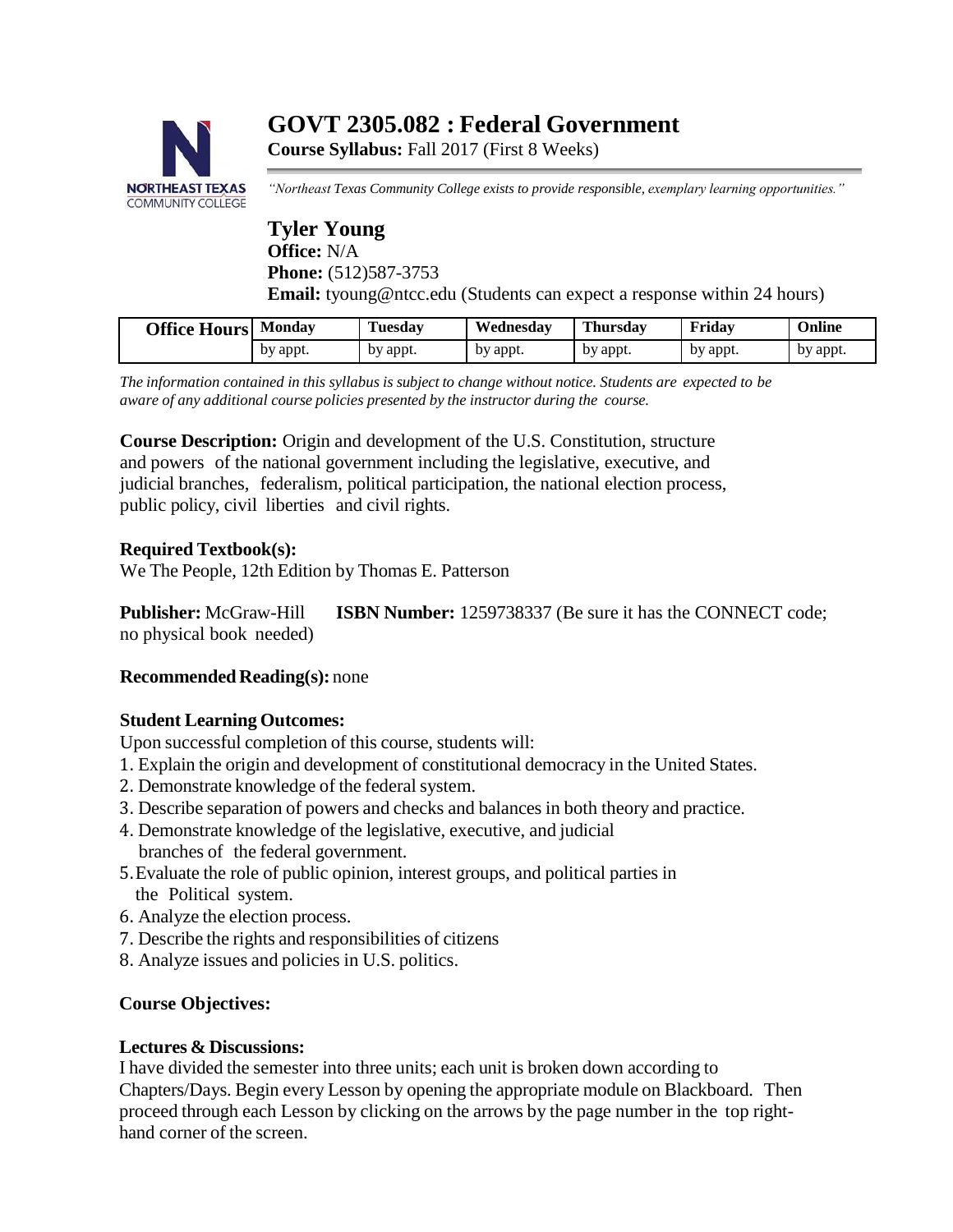## **Evaluation/GradingPolicy:**

| 10%  |
|------|
| 5%   |
| 10%  |
| 20%  |
| 30%  |
| 25%  |
| 100% |
|      |

Explanation of Grading Scale:

A = The letter grade of A represents that, in all areas of evaluation, the student has demonstrated an excellent understanding of the course subject matter and an exemplary ability to effectively communicate it. The student has also excelled in the ability to educate himself/herself. Through all assignments and discussions, the student has consistently demonstrated accurate factual knowledge, analytical skill, interdisciplinary association, and practical application of the subject matter to daily living habits and problems.

 $B =$ The letter grade of B represents that, in some areas of evaluation, the student has demonstrated competency of the subject matter. The student could improve in one or all of the following areas: the accuracy of factual recollection, the aptitude to critically analyze a text, an awareness of the association of the subject matter, the communication and consistent application of his/her knowledge.

 $C =$ The letter grade of C represents that the student has demonstrated an average knowledge of the basic facts of the subject matter and has demonstrated a rudimentary ability to gain knowledge through his own study. The student requires further education and practice of critical thinking skills. The student also needs to strengthen his/her ability to explain the subject matter clearly and effectively.

 $D =$ The letter grade of D represents that the student requires further educational instruction in basic content, application, and communication of the subject matter. The student's factual knowledge and skills in communication and application are adequate for the attainment of a degree at NTCC, but further education is necessary for the mastery of the subject.

 $F =$ The letter grade of F represents that the student has not demonstrated an elementary level of knowledge of the subject matter. The student also has not demonstrated the skills or discipline necessary to learn the subject matter.

Grading and Evaluation: A student's grade will be based upon performance in five areas (including the tests):

1. CONNECT ASSIGNMENTS, Pretests, Posttests, Learnsmart activities and assignments: Each chapter has a number of assignments that can be accessed within the respective folder for that day. Your grade will be a composite on your performance for all of those assignments.

## 2. Discussion of Political Issues

The discussion is another opportunity to practice critical thinking. Do not merely give your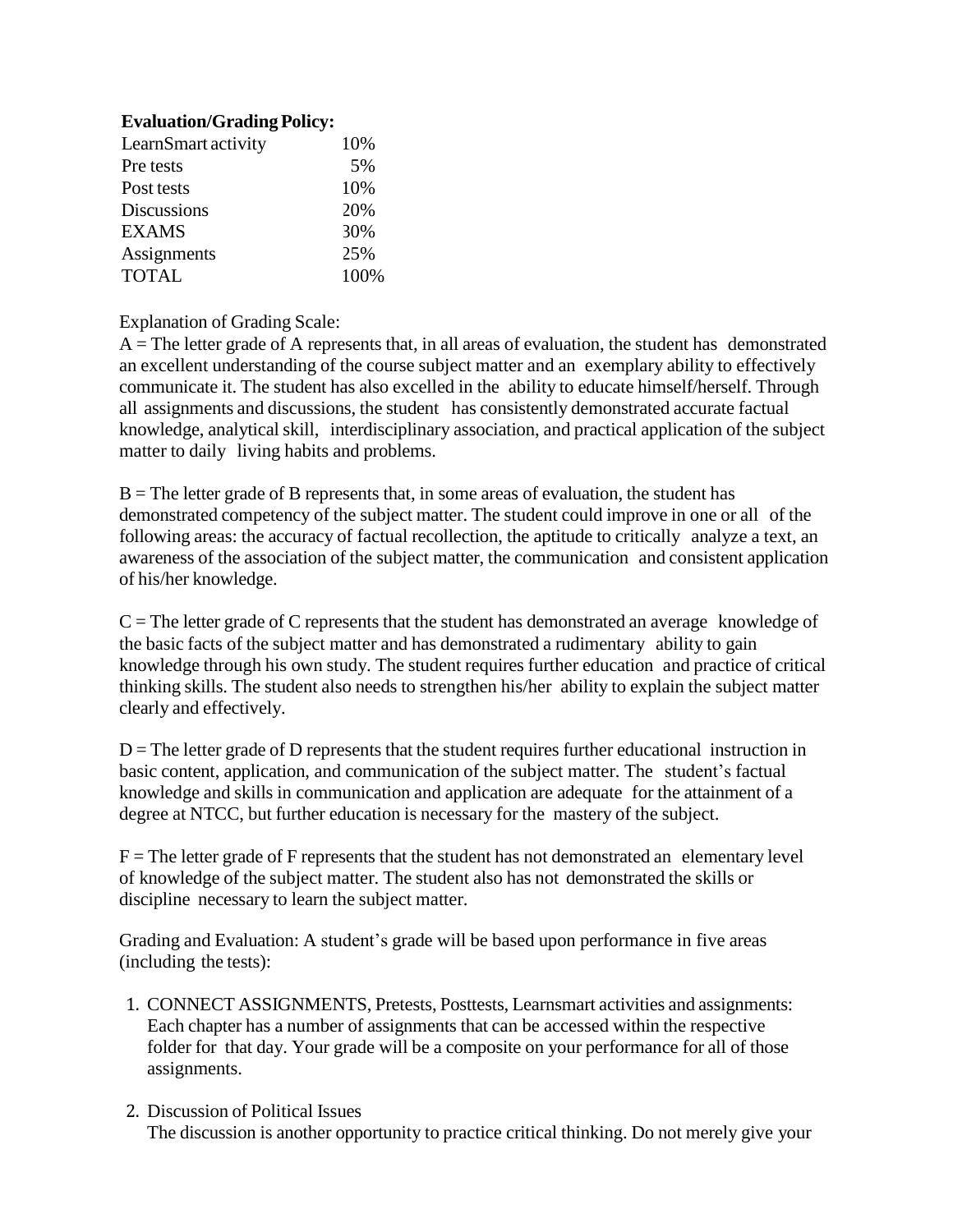opinion regarding the topic or the statements made in the discussion posts. Do not simply agree with a classmate's position. Critically analyze the article and the posts and explain your opinion by providing well-reasoned arguments for your position.

Each discussion post is due on a certain day. Late posts will not be accepted for credit. A student must contribute at least three substantive posts to each discussion forum. A substantive post consists of analytical questions, intelligent comments, illustrations of pertinent personal experiences, etc. Simple written agreement concerning an issue or repetition of ideas does not count as a substantive post. Please note the following points:

- 1. The first substantive post must be your original response to the forum topic, questions, and article (Minimum of 250 words).
- 2. The second and third substantive post must be responses to other students' posts. In order to receive full credit, all posts must be respectful in tone, thorough (at least 100 words in length), substantive, and written according to the rules of proper English grammar and spelling. No texting. Failure to abide by these rules will result in academic penalties. No late posts, for any reason, will be accepted for credit.
- 3. The discussion forum will be graded based on the tone, thoroughness, substantive nature, grammatical quality, and quantity of the student's posts. Each discussion forum will account for 10% of the student's final grade.

#### 3. Tests(See below)

#### **Tests/Exams:**

Each Unit will culminate with an online test. The questions may be multiple choice, matching, fill-in-the-blank, true/false or short answer. It is anticipated that each test will be 50 questions and students will have one hour to complete. Students need to have a thorough understanding of the material before taking the test. While you may use your textbook you will simply not have enough time to look for all the answers.

Students need to have reliable internet access as a test will not be restarted because of technical error. It is also recommended that students not wait until the very last moment to take a test as this can cause a great deal of traffic on the server and could slow things down or lead to technical malfunctions. Here are the scheduled test dates:

Test 1: Chapters 1-5: Due September 20

Test 2: Chapters 6-11: Due October 4

Test 3: Chapters 12-17: Due October 19

#### **Assignments:**

Students are expected to complete all assignments by the due date and time stated. No late work will be accepted for credit and no make-up work will be permitted except for medical emergencies, official college activities, or personal emergency situations. A medical emergency is defined assickness requiring hospitalization or isolation. All medical emergencies must be verified by a doctor's note. An official college activity is any activity that the college has mandated for students. A personal emergency is limited to death of a relative or unforeseeable and immediate hardship. All excuses for makeup work must be verified by the instructor. It is the student's responsibility to contact the instructor to schedule make-up work due to a medical or personal emergency. The instructor may permit or deny make-up work.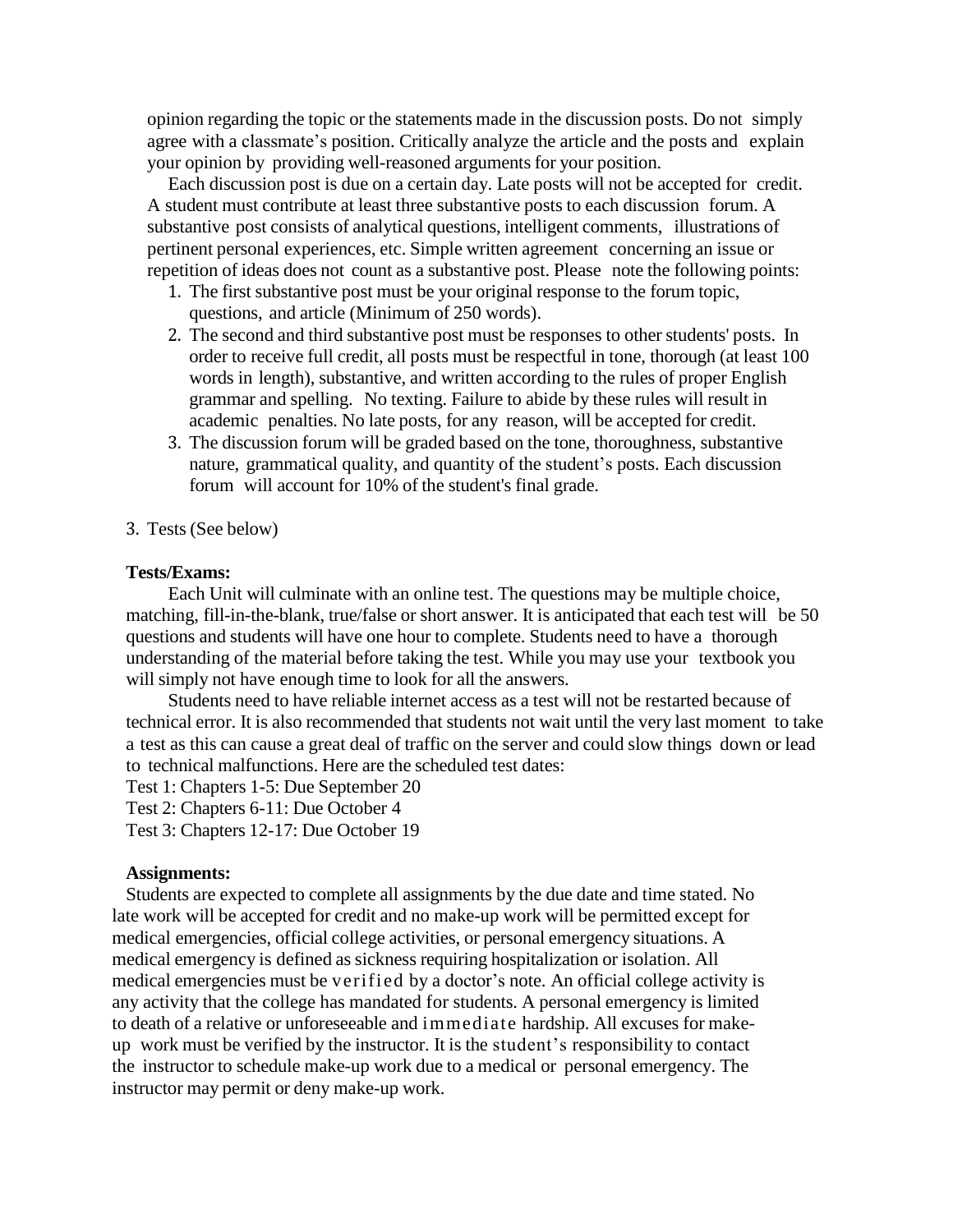### GOVT 2305 - Assignment Due Dates

- Week 1 (8/22-8/26): Chapter 1 Due 9/13
- Week  $2(8/27-9/3)$ : Chapter  $2$  Due  $9/13$
- Week 3 (9/4- 9/10): Chapters  $3&4$ , Discussion #1 Due 9/13
- Week 4 (9/11-9/15): Chapter 5, Unit 1 Test Due 9/20
- Week 5 (9/18-9/24): Chapters 6-8, Discussion #2 Due  $9/27$
- Week  $6 (9/25-9/29)$ : Chapters 9-11, Discussion #3 and Unit 2 Test Due 10/4
- Week 7 (10/2-10/8): Chapters 12-14 Due 10/19
- Week 8 (10/9-10/13): Chapters 15-17, Discussion #4 and Unit 3 Test Due 10/19

### **StudentResponsibilities/Expectations:**

Assignment Requirements:

Students are expected to complete all assignments by the due date and time stated in the Lectures and Discussion Schedule and Syllabus. Analytical Questions, Discussion Forum posts, Quizzes, the Special Assignment, and the Final Exam are due by 11:59 pm on their scheduled date. No late work will be accepted for credit and no make-up work will be permitted except for medical emergencies, official college activities, or personal emergency situations. A medical emergency is defined as sickness requiring hospitalization or isolation. All medical emergencies must be verified by a doctor's note. An official college activity is any activity that the college has mandated for students. A personal emergency is limited to death of a relative or unforeseeable and immediate hardship. All excuses for make-up work must be verified by the instructor. It is the student's responsibility to contact the instructor to schedule make-up work due to a medical or personal emergency. The instructor may permit or deny make-up work.

## Plagiarism:

Plagiarism is defined as using or imitating another's words, ideas, or work in general without proper citation of that source. Plagiarism is easy to commit and also easy to catch. Although students generally plagiarize due to academic laziness or naïveté, plagiarism is always inexcusable. Instances of plagiarism will be dealt with on an individual basis. The instructor may penalize the student for the specific assignment by assigning a grade of zero, or he may fail the student for the entire course. The discipline regarding plagiarism is up to the discretion of the instructor.

## Attendance Policy:

Since this course is an online course, the attendance policy is the following: a student must log in at least once a week (7 day period) for the duration of the course. If a student does not sign in for a week (7 day period), the instructor may begin drop procedures for a student. The instructor will keep records of attendance. If the attendance policy is broken, the instructor will examine the reasons for the student's absences, the student's work in the class, and determine whether it is in the student's best interest to remain in the class. If the student breaks the attendance policy, the instructor may begin withdrawal procedures (up to the college's withdrawal deadline) or may fail the student for the course (after the college's withdrawal deadline has passed).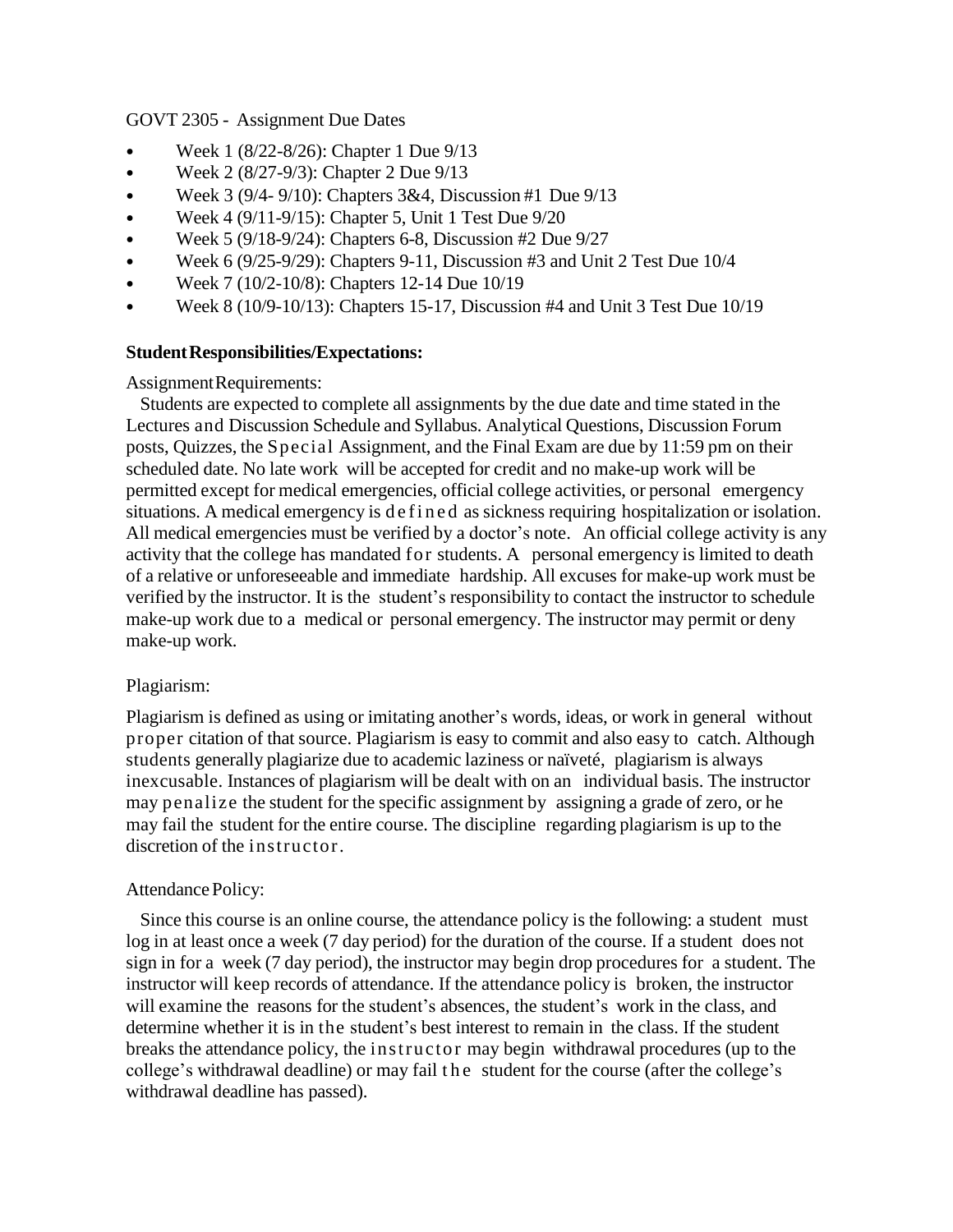Email and Blackboard Policy:

Students are expected to check daily the campus email account and the course Blackboard for any course changes, announcements, and assignments. Failure to check regularly the campus email and the course Blackboard may result in missed work and academic penalties. To access the course website on Blackboard, follow these steps:

- 1. Log on to the NTCC My Eagle Portal at mycampus.ntcc.edu.
- 2. Your portal Login name is your first name initial  $+$  your last name  $+$  last 3 digits of your social security number. The Password is your date of birth in an 8 digit format mmddyyyy.
- 3. Under the "Launch Pad" click on the Blackboard Icon. It looks like this:
- 4. After logging in, under the My Courses list, select the link associated with this class.
- 5. Blackboard Mail is found on the left-hand side of the course home page.

# **NTCC Academic Honesty Statement:**

"Students are expected to complete course work in an honest manner, using their intellects and resources designated as allowable by the course instructor. Students are responsible for addressing questions about allowable resources with the course instructor. NTCC upholds the highest standards of academic integrity. This course will follow the NTCC Academic Honesty policy stated in the Student Handbook."

# **NTCC Academic Honesty Statement:**

"Students are expected to complete course work in an honest manner, using their intellects and resources d e s i g n a t e d as allowable by the course instructor. Students are responsible for addressing questions about allowable resources with the course instructor. NTCC upholds the highest standards of academic integrity. This course will follow the NTCC Academic Honesty policy stated in the Student Handbook."

## **Academic Ethics**

The college expects all students to engage in academic pursuits in a manner that is beyond reproach. Students are expected to maintain complete honesty and integrity in their academic pursuit. Academic dishonesty such as cheating, plagiarism, and collusion is unacceptable and may result in disciplinary action. Refer to the student handbook for more information on this subject.

## **ADA Statement:**

It is the policy of NTCC to provide reasonable accommodations for qualified individuals who are students with disabilities. This College will adhere to all applicable federal, state, and local laws, regulations, and guidelines with respect to providing reasonable accommodations as required to afford equal educational opportunity. It is the student's responsibility to request accommodations. An appointment can be made with Shannin Garrett, Academic Advisor/Coordinator of Special Populations located in the College Connection. She can be reached at 903-434-8218. For more information and to obtain a copy of the Request for Accommodations, please refer to the [NTCC](http://www.ntcc.edu/index.php?module=Pagesetter&func=viewpub&tid=111&pid=1)  [website -](http://www.ntcc.edu/index.php?module=Pagesetter&func=viewpub&tid=111&pid=1) [Special Populations.](http://www.ntcc.edu/index.php?module=Pagesetter&func=viewpub&tid=111&pid=1) 

# **Family Educational Rights And Privacy Act** (**Ferpa**):

The Family Educational Rights and Privacy Act (FERPA) is a federal law that protects the privacy of student education records. The law applies to all schools that receive funds under an applicable program of the U.S. Department of Education. FERPA gives parents certain rights